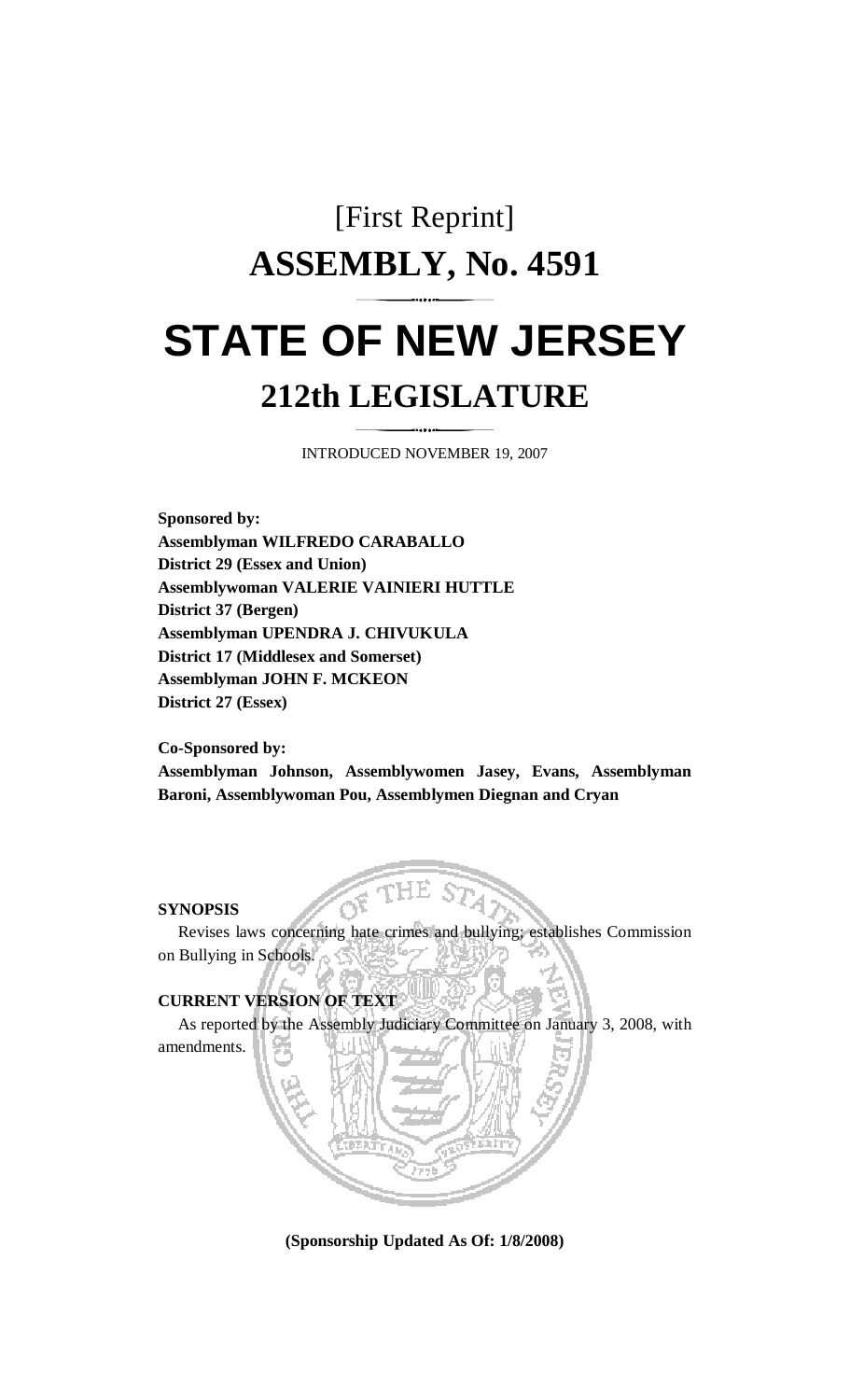2

1 **AN ACT** concerning hate crimes and bullying, establishing a 2 commission, amending various parts of the statutory law, and 3 supplementing Title 52 of the Revised Statutes. 4 5 **BE IT ENACTED** *by the Senate and General Assembly of the State*  6 *of New Jersey:* 7 8 1. N.J.S.2C:16-1 is amended to read as follows: 9 2C:16-1. Bias Intimidation. 10 a. Bias Intimidation. A person is guilty of the crime of bias 11 intimidation if he commits, attempts to commit, conspires with 12 another to commit, or threatens the immediate commission of an 13 offense specified in chapters 11 through 18 of Title 2C of the New 14 Jersey Statutes; N.J.S.2C:33-4; N.J.S.2C:39-3; N.J.S.2C:39-4 or 15 N.J.S.2C:39-5, 16 (1) with a purpose to intimidate an individual or group of 17 individuals because of race, color, religion, gender, [handicap]<br>18 disability, sexual orientation, gender identity or expression, national disability, sexual orientation, gender identity or expression, national 19 origin, or ethnicity; or 20 (2) knowing that the conduct constituting the offense would 21 cause an individual or group of individuals to be intimidated 22 because of race, color, religion, gender, [handicap] disability,<br>23 sexual orientation, gender identity or expression, national origin, or sexual orientation, gender identity or expression, national origin, or 24 ethnicity; or 25 (3) under circumstances that caused any victim of the 26 underlying offense to be intimidated and the victim, considering the 27 manner in which the offense was committed, reasonably believed 28 either that (a) the offense was committed with a purpose to 29 intimidate the victim or any person or entity in whose welfare the 30 victim is interested because of race, color, religion, gender, 31 [handicap] disability, sexual orientation, gender identity or<br>32 expression national origin or ethnicity or (b) the victim or the expression, national origin, or ethnicity, or (b) the victim or the 33 victim's property was selected to be the target of the offense 34 because of the victim's race, color, religion, gender, [handicap]<br>35 disability, sexual orientation, gender identity or expression, national disability, sexual orientation, gender identity or expression, national 36 origin, or ethnicity. 37 b. Permissive inference concerning selection of targeted person 38 or property. Proof that the target of the underlying offense was 39 selected by the defendant, or by another acting in concert with the 40 defendant, because of race, color, religion, gender, [handicap]<br>41 disability, sexual orientation, gender identity or expression, national disability, sexual orientation, gender identity or expression, national 42 origin, or ethnicity shall give rise to a permissive inference by the 43 trier of fact that the defendant acted with a purpose to intimidate an 44 individual or group of individuals because of race, color, religion,

 **EXPLANATION – Matter enclosed in bold-faced brackets** [**thus**] **in the above bill is not enacted and is intended to be omitted in the law.** 

 **Matter underlined thus is new matter.** 

 **Matter enclosed in superscript numerals has been adopted as follows: 1**

**Assembly AJU committee amendments adopted January 3, 2008.**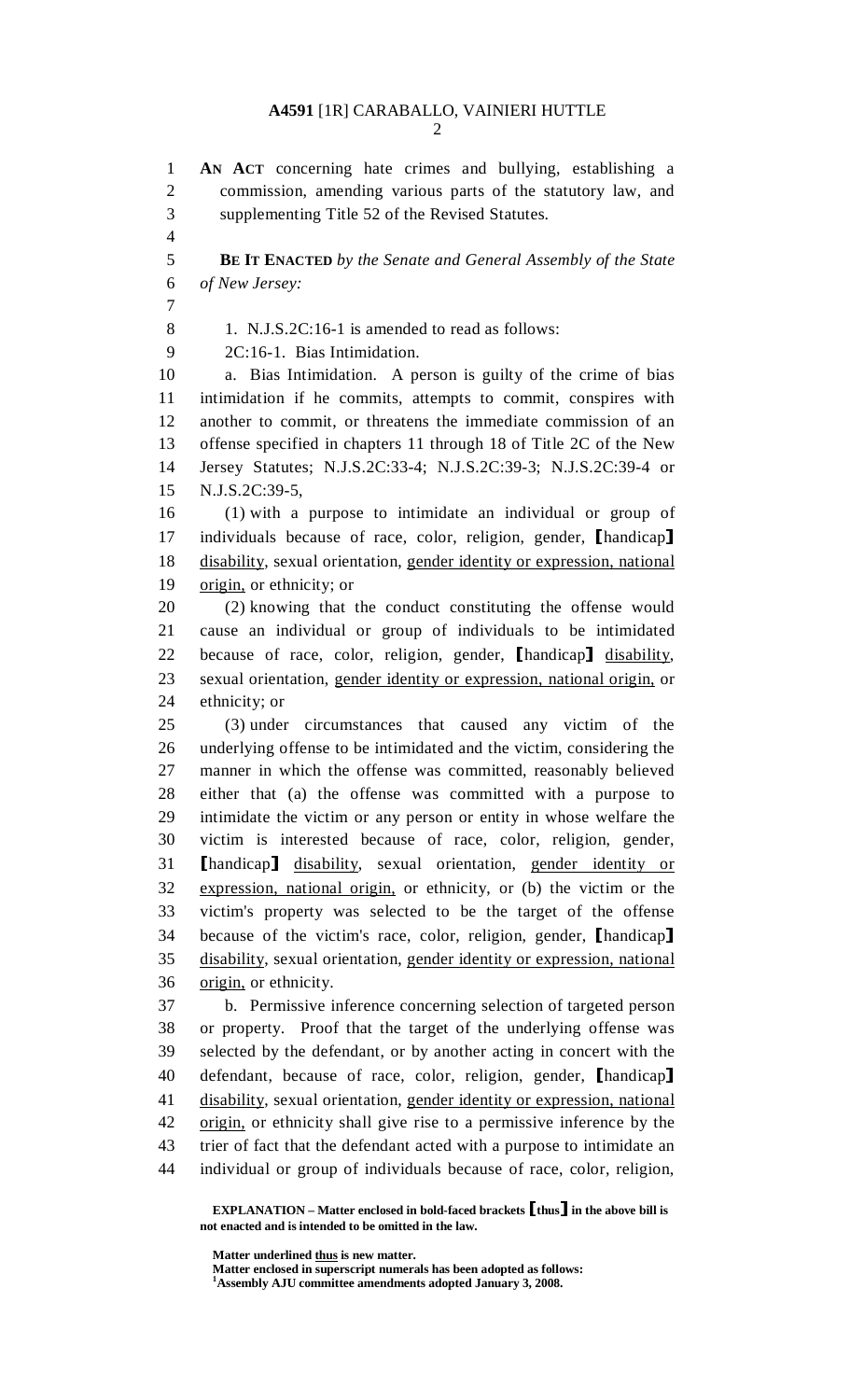1 gender, [handicap] disability, sexual orientation, gender identity or expression, national origin, or ethnicity. expression, national origin, or ethnicity. 3 c. Grading. Bias intimidation is a crime of the fourth degree if 4 the underlying offense referred to in subsection a. is a disorderly 5 persons offense or petty disorderly persons offense. Otherwise, 6 bias intimidation is a crime one degree higher than the most serious 7 underlying crime referred to in subsection a., except that where the 8 underlying crime is a crime of the first degree, bias intimidation is a 9 first-degree crime and the defendant upon conviction thereof may, 10 notwithstanding the provisions of paragraph (1) of subsection a. of 11 N.J.S.2C:43-6, be sentenced to an ordinary term of imprisonment 12 between 15 years and 30 years, with a presumptive term of 20 13 years. 14 d. Gender exemption in sexual offense prosecutions. It shall 15 not be a violation of subsection a. if the underlying criminal offense 16 is a violation of chapter 14 of Title 2C of the New Jersey Statutes 17 and the circumstance specified in paragraph (1), (2) or (3) of 18 subsection a. of this section is based solely upon the gender of the 19 victim. 20 e. Merger. Notwithstanding the provisions of N.J.S.2C:1-8 or 21 any other provision of law, a conviction for bias intimidation shall 22 not merge with a conviction of any of the underlying offenses 23 referred to in subsection a. of this section, nor shall any conviction 24 for such underlying offense merge with a conviction for bias 25 intimidation. The court shall impose separate sentences upon a 26 conviction for bias intimidation and a conviction of any underlying 27 offense. 28 f. Additional Penalties. In addition to any fine imposed 29 pursuant to N.J.S.2C:43-3 or any term of imprisonment imposed 30 pursuant to N.J.S.2C:43-6, a court may order a person convicted of 31 bias intimidation to one or more of the following: 32 (1) complete a class or program on sensitivity to diverse 33 communities, or other similar training in the area of civil rights; 34 (2) complete a counseling program intended to reduce the 35 tendency toward violent and antisocial behavior; and 36 (3) make payments or other compensation to a community-based 37 program or local agency that provides services to victims of bias 38 intimidation. 39 g. As used in this section "gender identity or expression" means 40 having or being perceived as having a gender related identity or 41 expression whether or not stereotypically associated with a person's 42 assigned sex at birth. 43 h. It shall not be a defense to a prosecution for a crime under 44 this section that the defendant was mistaken as to the race, color, 45 religion, gender, disability, sexual orientation, gender identity or 46 expression, national origin, or ethnicity of the victim.

47 (cf: P.L.2001, c.443, s.1)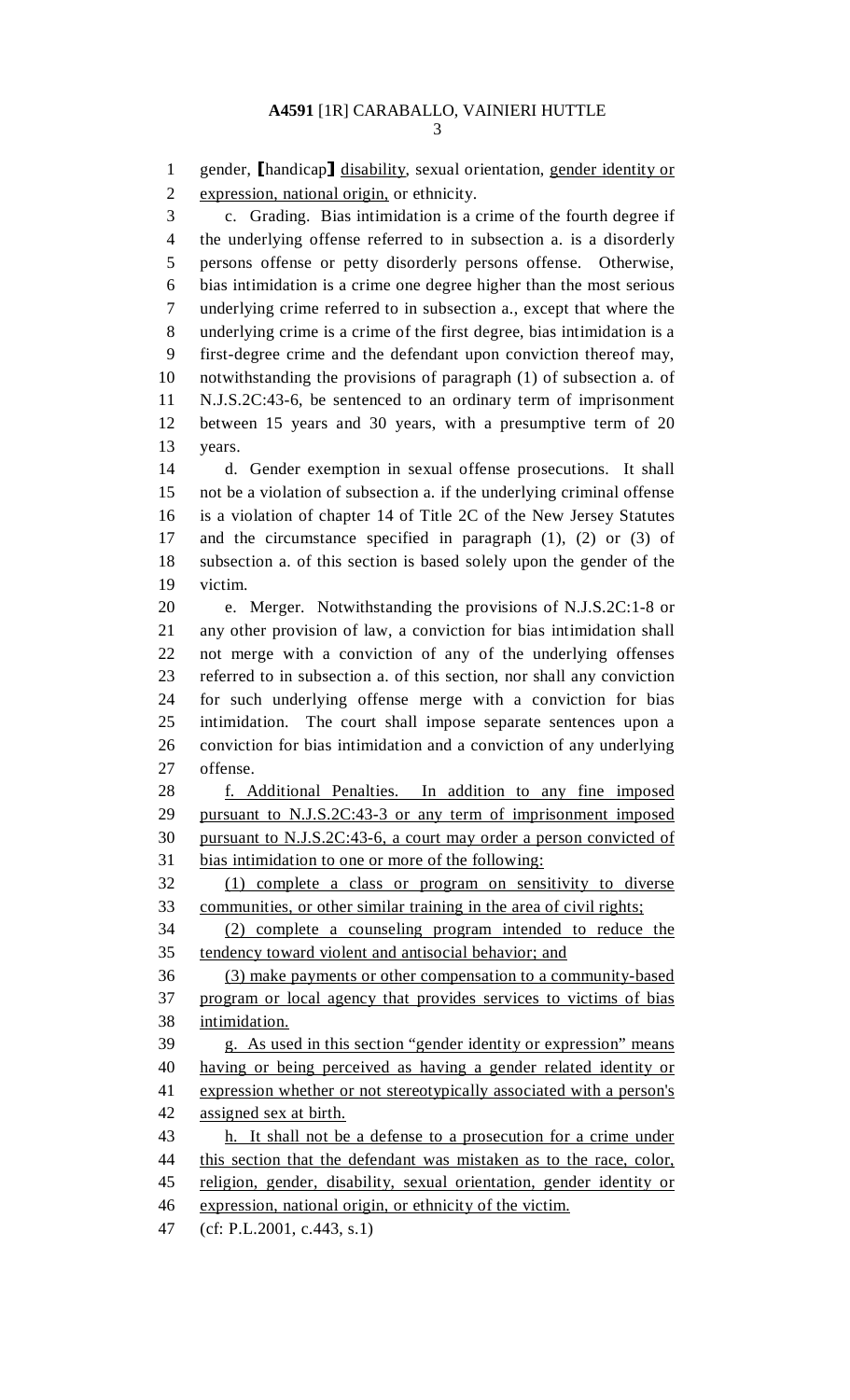1 2. Section 1 of P.L.1993, c.137 (C.2A:53A-21) is amended to 2 read as follows:

3 1. a. A person, acting with purpose to intimidate an individual 4 or group of individuals because of race, color, religion, gender, 5 [handicap] disability, sexual orientation, gender identity or expression, national origin, or ethnicity, who engages in conduct expression, national origin, or ethnicity, who engages in conduct 7 that is an offense under the provisions of the "New Jersey Code of 8 Criminal Justice," Title 2C of the New Jersey Statutes, commits a 9 civil offense.

10 b. Any person who sustains injury to person or property as a 11 result of a violation of subsection a. shall have a cause of action 12 against the person or persons who committed the civil offense 13 resulting in the injury. In the case of a homicide committed in 14 violation of subsection a., the estate of the deceased shall have a 15 cause of action. Nothing in this subsection shall be construed to 16 preclude the parent or legal guardian of a person who has sustained 17 injury as a result of a violation of subsection a. from initiating a 18 civil action on behalf of a minor child or ward.

19 c. The Attorney General, as parens patriae, may initiate a cause 20 of action against any person who violates subsection a. of this 21 section on behalf of any person or persons who have sustained 22 injury to person or property as a result of the commission of the 23 civil offense.

24 d. Upon proof, by a preponderance of the evidence, of a 25 defendant's violation of subsection a. of this section and of resulting 26 damages, the defendant shall be liable as follows:

27 (1) To the person or persons injured, for an award in the 28 amount of damages incurred as a result of the commission of the 29 civil offense, including damages for any emotional distress suffered 30 as a result of the civil offense, such punitive damages as may be 31 assessed, and any reasonable attorney's fees and costs of suit 32 incurred;

33 (2) To the State, in any case in which the Attorney General has 34 participated, reasonable attorney's fees and costs of investigation 35 and suit;

36 (3) Such injunctive relief as the court may deem necessary to 37 avoid the defendant's continued violation of subsection a.; and

38 (4) Any additional appropriate equitable relief, including 39 restraints to avoid repeated violation.

40 e. An award entered pursuant to paragraph (1) of subsection d. 41 of this section shall be reduced by the amount of any restitution that 42 has been awarded for the same injury following criminal conviction 43 or juvenile adjudication, and, notwithstanding the provisions of 44 paragraph (1) of subsection d., damages awarded for injuries that 45 have previously been compensated by the Violent Crimes 46 Compensation Board shall be paid to the board for deposit in the 47 Violent Crimes Compensation Board Account.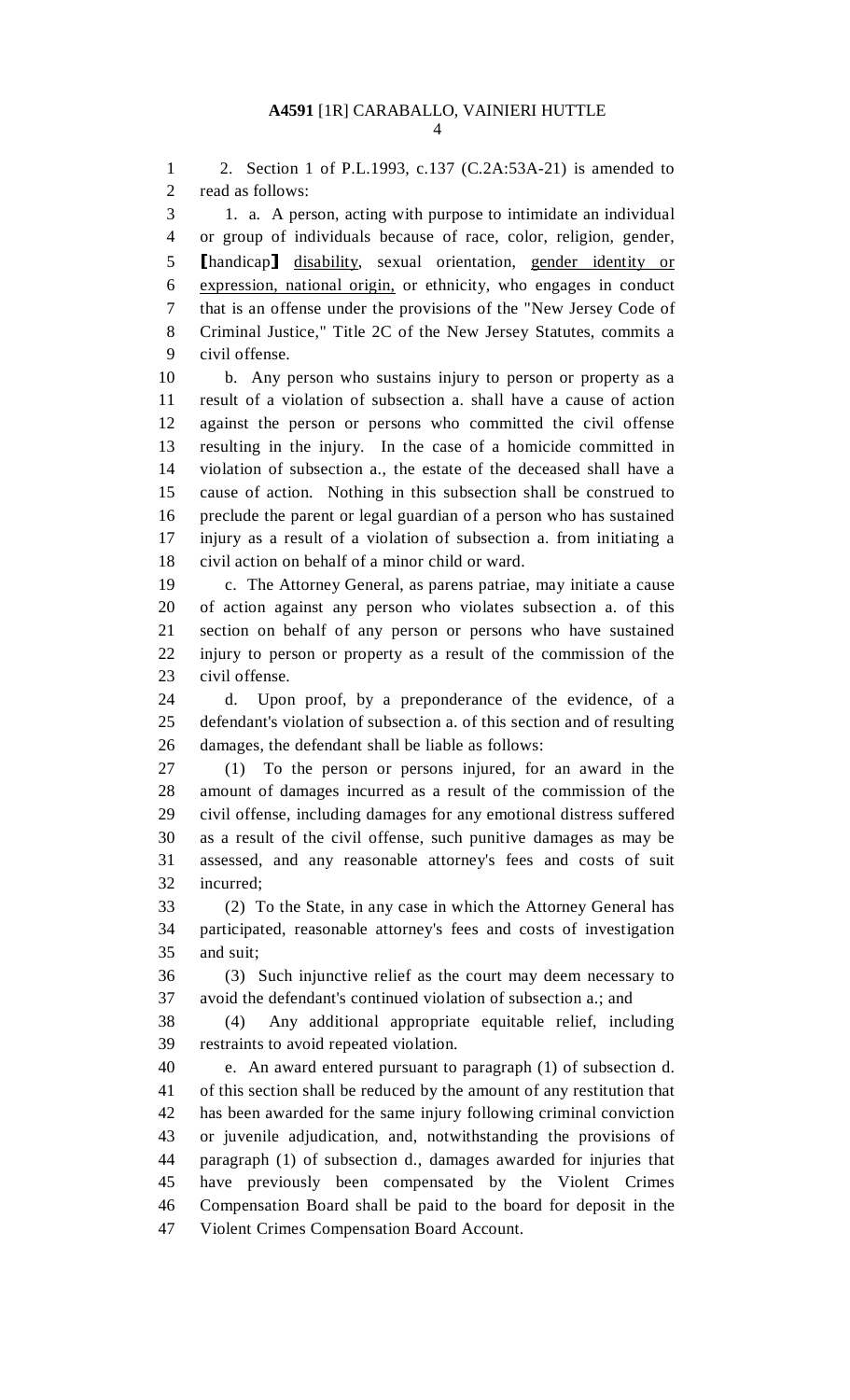1 f. All fees and costs assessed for the benefit of the State 2 pursuant to paragraph (2) of subsection d. of this section shall be 3 paid to the State Treasurer for deposit in the Civil Rights 4 Enforcement Fund established pursuant to section 2 of this act. 5 g. The parent or guardian of a juvenile against whom an award 6 has been entered pursuant to paragraph (1) of subsection d. of this 7 section shall be liable for payment only if the parent has been

8 named as a defendant and it has been established, by a 9 preponderance of the evidence, that the parent or guardian's conduct 10 was a significant contributing factor in the juvenile's commission of 11 the offense.

- 12 (cf: P.L.1993, c.137, s.1)
- 13

14 3. Section 11 of P.L.1971, c.317 (C.52:4B-11) is amended to

15 read as follows:

16 11. The agency may order the payment of compensation in 17 accordance with the provisions of P.L.1971, c.317 for personal 18 injury or death which resulted from:

19 a. an attempt to prevent the commission of crime or to arrest a 20 suspected criminal or in aiding or attempting to aid a police officer 21 so to do; or

22 b. the commission or attempt to commit any of the following 23 offenses:

24 (1) aggravated assault;

## 25 (2) (Deleted by amendment, P.L.1995, c.135).

26 (3) threats to do bodily harm;

27 (4) lewd, indecent, or obscene acts;

28 (5) indecent acts with children;

29 (6) kidnapping;

30 (7) murder;

31 (8) manslaughter;

32 (9) aggravated sexual assault, sexual assault, aggravated 33 criminal sexual contact, criminal sexual contact;

34 (10) any other crime involving violence including domestic 35 violence as defined by section 3 of P.L.1981, c.426 (C.2C:25-3) or 36 section 3 of P.L.1991, c.261 (C.2C:25-19);

37 (11) burglary;

38 (12) tampering with a cosmetic, drug or food product;

39 (13) a violation of human trafficking, section 1 of P.L.2005, 40 c.77 (C.2C:13-8); or

41 c. the commission of a violation of R.S.39:4-50, section 5 of 42 P.L.1990, c.103 (C.39:3-10.13), section 19 of P.L.1954, c.236 43 (C.12:7-34.19) or section 3 of P.L.1952, c.157 (C.12:7-46); or

44 d. theft of an automobile pursuant to N.J.S.2C:20-2, eluding a 45 law enforcement officer pursuant to subsection b. of N.J.S.2C:29-2 46 or unlawful taking of a motor vehicle pursuant to subsection b., c. 47 or d. of N.J.S.2C:20-10 where injuries to the victim occur in the 48 course of operating an automobile in furtherance of the offense ; or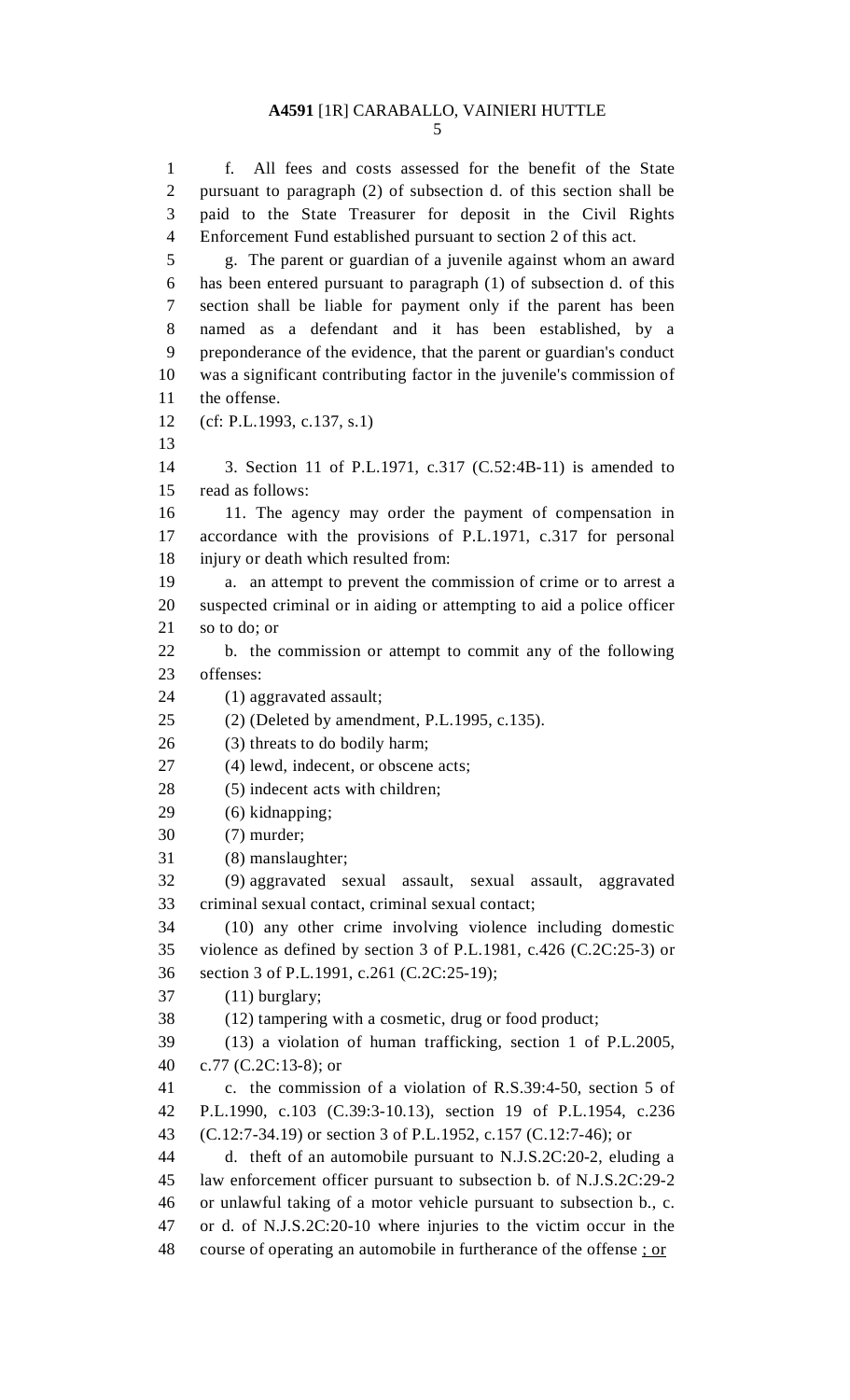1 e. the commission of a violation of N.J.S. 2C:16-1, bias 2 intimidation. 3 (cf: P.L.2007, c.95, s.15) 4 5 4. Section 3 of P.L.1966, c.37 (C.52:17B-5.3) is amended to 6 read as follows: 7 3. a. All local and county police authorities shall submit a 8 quarterly report to the Attorney General, on forms prescribed by the 9 Attorney General, which report shall contain the number and nature 10 of offenses committed within their respective jurisdictions, the 11 disposition of such matters, information relating to criminal street 12 gang activities within their respective jurisdictions, information 13 relating to any offense directed against a person or group, or their 14 property, by reason of their race, color, religion, gender, disability, 15 sexual orientation, gender identity or expression, national origin, or 16 ethnicity and such other information as the Attorney General may 17 require, respecting information relating to the cause and prevention 18 of crime, recidivism, the rehabilitation of criminals and the proper 19 administration of criminal justice. 20 b. A law enforcement officer who responds to an offense 21 involving criminal street gang activity shall complete a gang related 22 incident offense report on a form prescribed by the Superintendent 23 of State Police. All information contained in the gang related 24 incident offense report shall be forwarded to the appropriate county 25 bureau of identification and to the Superintendent of State Police. 26 (cf: P.L.2005, c.332, s.1) 27 28 5. (New section) The Attorney General shall maintain a central 29 repository for the collection and analysis of information collected 30 pursuant to P.L.1966, c.37 (C.52:17B-5.3). Information in the 31 repository shall be made available to the public. The Attorney 32 General may designate the Division of State Police in the 33 Department of Law and Public Safety to be the agency to maintain 34 the repository and provide information from the repository to the 35 public. 36 37 6. (New section) The Police Training Commission shall require 38 all new police officers to complete two hours of training, which 39 may include interactive training, in identifying, responding to, and 40 reporting bias intimidation crimes. The Police Training 41 Commission shall develop or revise the training course in 42 consultation with the New Jersey Human Relations Council 43 established pursuant to section 1 of P.L.1997, c.257 (C.52:9DD-8). 44 The training course shall include the following topics: 45 a. features that identify or could identify a bias intimidation 46 crime; 47 b. laws dealing with bias intimidation crimes;

6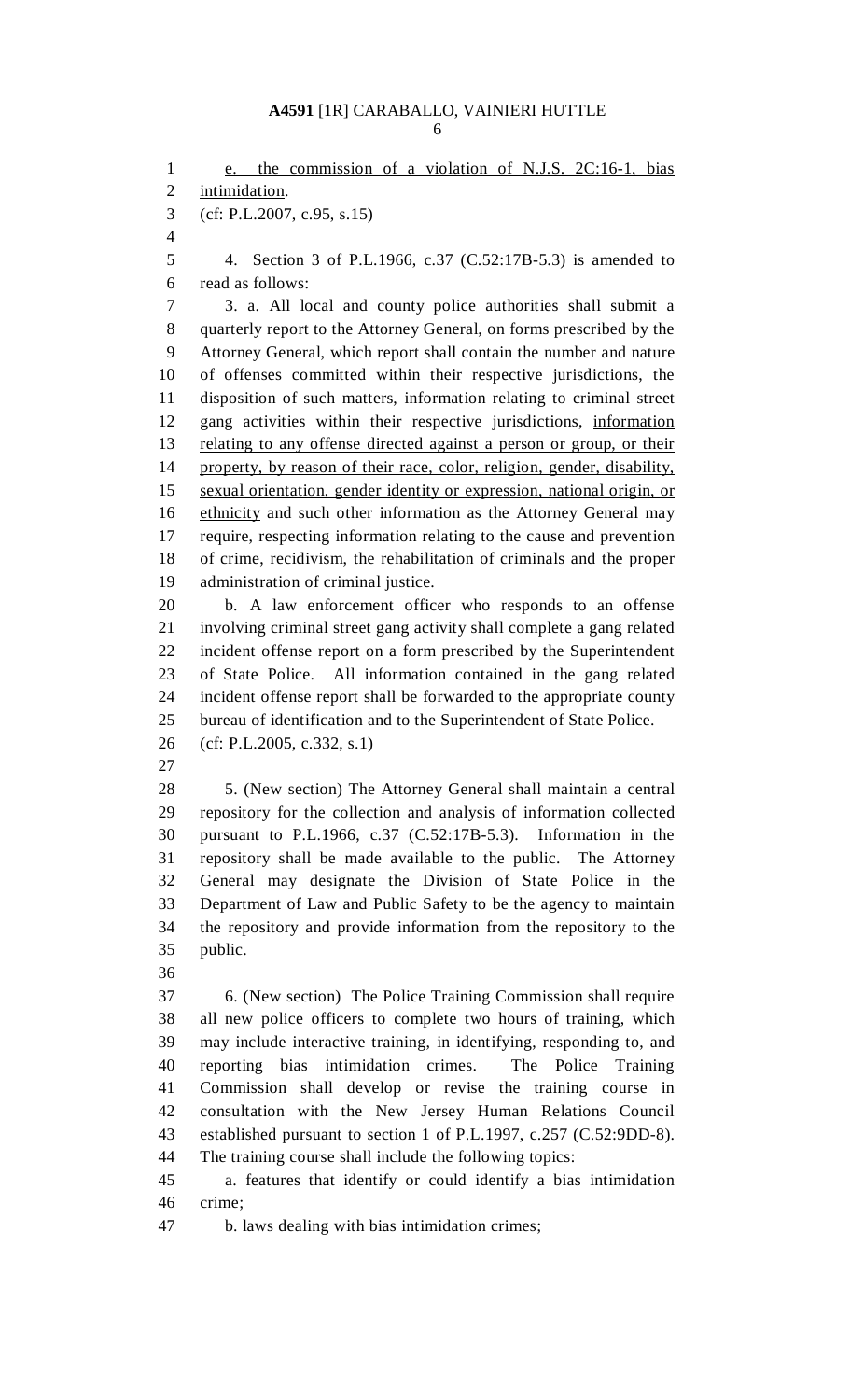1 c. law enforcement procedures, reporting, and documentation of 2 bias intimidation crimes; and 3 d. techniques and methods to handle incidents of bias 4 intimidation crimes, including training on how to deal sensitively 5 with victims and referring victims of bias intimidation crimes to 6 organizations that provide assistance and compensation to victims. 7 8 7. Section 3 of P.L.2002, c.83 (C.18A:37-15) is amended to read 9 as follows: 10 3. a. Each school district shall adopt a policy prohibiting 11 harassment, intimidation or bullying on school property, at a 12 school-sponsored function or on a school bus. The school district 13 shall attempt to adopt the policy through a process that includes 14 representation of parents or guardians, school employees, 15 volunteers, students, administrators, and community 16 representatives. 17 b. A school district shall have local control over the content of 18 the policy, except that the policy shall contain, at a minimum, the 19 following components: 20 (1) a statement prohibiting harassment, intimidation or bullying 21 of a student; 22 (2) a definition of harassment, intimidation or bullying no less 23 inclusive than that set forth in section 2 of this act; 24 (3) a description of the type of behavior expected from each 25 student; 26 (4) consequences and appropriate remedial action for a person 27 who commits an act of harassment, intimidation or bullying; 28 (5) a procedure for reporting an act of harassment, intimidation 29 or bullying, including a provision that permits a person to report an 30 act of harassment, intimidation or bullying anonymously; however, 31 this shall not be construed to permit formal disciplinary action 32 solely on the basis of an anonymous report; 33 (6) a procedure for prompt investigation of reports of violations 34 and complaints, identifying either the principal or the principal's 35 designee as the person responsible for the investigation; 36 (7) the range of ways in which a school will respond once an 37 incident of harassment, intimidation or bullying is identified; 38 (8) a statement that prohibits reprisal or retaliation against any 39 person who reports an act of harassment, intimidation or bullying 40 and the consequence and appropriate remedial action for a person 41 who engages in reprisal or retaliation; 42 (9) consequences and appropriate remedial action for a person 43 found to have falsely accused another as a means of retaliation or as 44 a means of harassment, intimidation or bullying; [and]<br>45 (10) a statement of how the policy is to be publicize  $(10)$  a statement of how the policy is to be publicized, including 46 notice that the policy applies to participation in school-sponsored 47 functions; and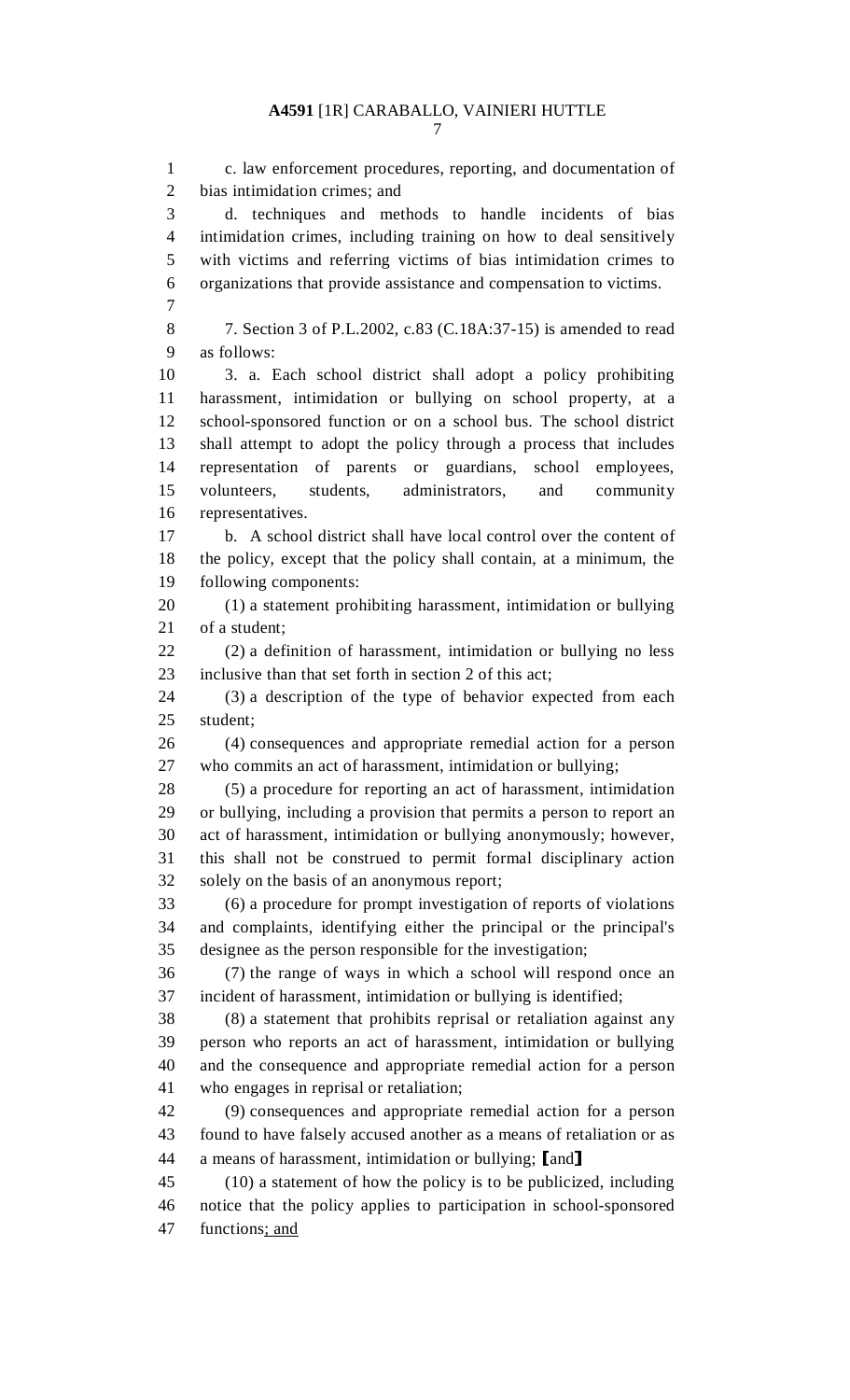8

1 (11) a requirement that the policy be posted on the school 2 district's website and distributed annually to parents and guardians 3 who have children enrolled in the school in the school district. 4 c. A school district shall adopt a policy and transmit a copy of 5 its policy to the appropriate county superintendent of schools by 6 September 1, 2003. 7 d. To assist school districts in developing policies for the 8 prevention of harassment, intimidation or bullying, the 9 Commissioner of Education shall develop a model policy applicable 10 to grades kindergarten through 12. This model policy shall be 11 issued no later than December 1, 2002. 12 e. Notice of the school district's policy shall appear in any 13 publication of the school district that sets forth the comprehensive 14 rules, procedures and standards of conduct for schools within the 15 school district, and in any student handbook. 16 (cf: P.L.2002, c.83, s.3) 17 18  $\frac{18}{8}$  (New section) Within 60 days of the effective date of this 19 section each school district shall amend its bullying policy in 20 accordance with section 7 of P.L., c. (pending before the 21 Legislature as this bill), make the policy available on the district's 22 website, and notify students and parents that the policy is available 23 on the district's website.<sup>1</sup> 24  $^{1}[8]9^{1}$ . 25  $\frac{18}{2}$   $\frac{9}{1}$ . (New section) a. There is hereby established the 26 Commission on Bullying in Schools. Commission on Bullying in Schools. 27 b. The commission shall consist of  $\left[13\right] \frac{14}{14}$  members as 28 follows: 29 (1) the Commissioner of the Department of Education, or his 30 designee; 31 (2) the Director of the Division on Civil Rights in the 32 Department of Law and Public Safety, or his designee; (3) the Governor shall appoint  $\left[ \text{seven} \right]$  eight<sup>1</sup> public members: 34 one representative of the New Jersey Education Association, one 35 representative of the New Jersey School Boards Association, one 36 representative of the Anti-Defamation League, one representative of 37 the New Jersey Principals and Supervisors Association, and four 38 public members with a background in, or special knowledge of, the 39 legal, policy, educational, social or psychological aspects of 40 bullying in schools; 41 (4) the President of the Senate shall appoint two public members 42 with a background in, or special knowledge of, the legal, policy, 43 educational, social or psychological aspects of bullying in schools; 44 and 45 (5) the Speaker of the General Assembly shall appoint two public 46 members with a background in, or special knowledge of, the legal,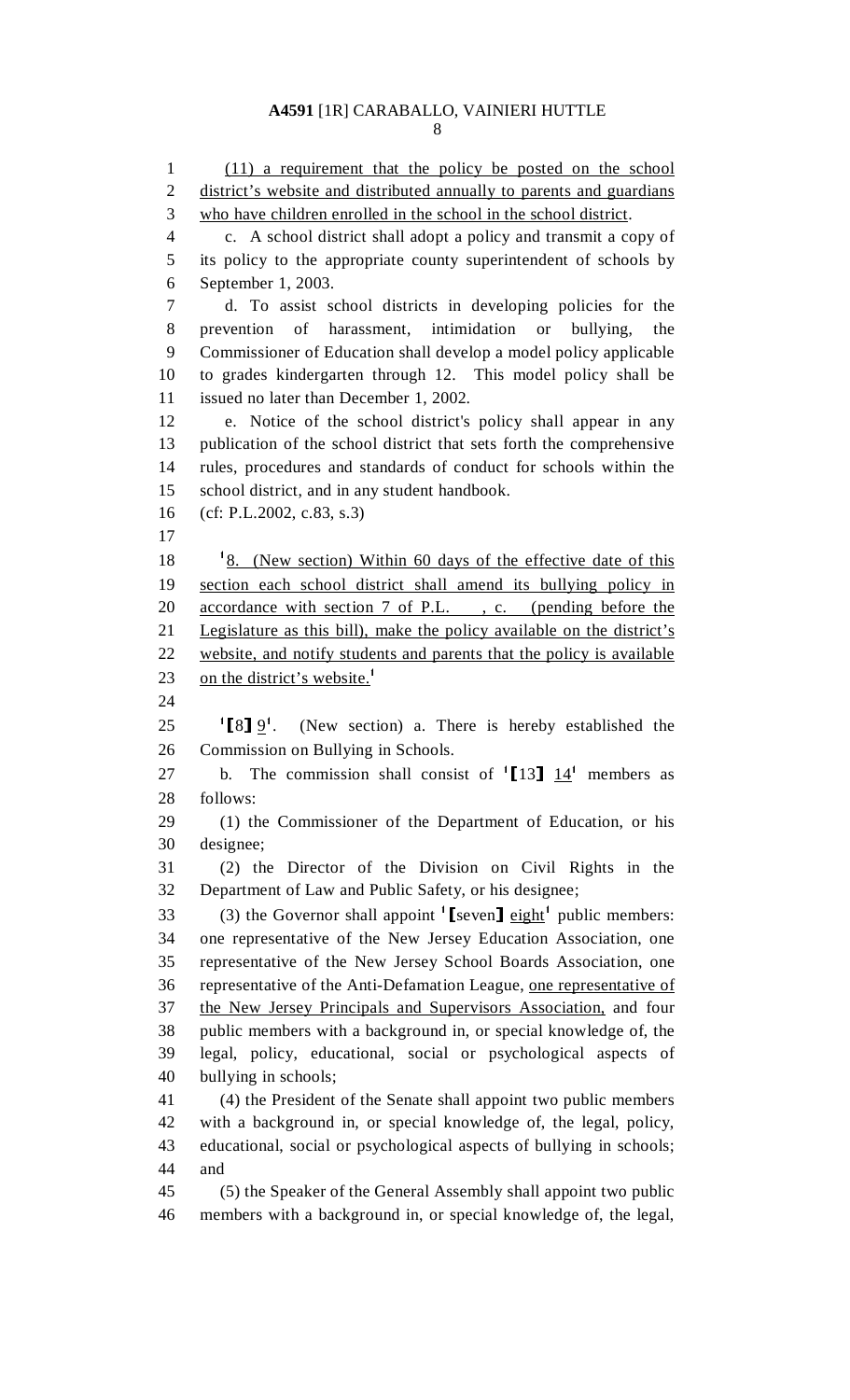1 policy, educational, social or psychological aspects of bullying in 2 schools. 3 c. The commission shall study and make recommendations 4 regarding: 5 (1) the implementation and effectiveness of school bullying laws 6 and regulations; 7 (2) the adequacy of legal remedies available to students who are 8 victims of bullying and their parents and guardians; 9 (3) the adequacy of legal protections available to teachers who 10 are in compliance with school bullying policies; 11 (4) training of teachers, school administrators, and law 12 enforcement personnel in responding to, investigating and reporting 13 incidents of bullying; 14 (5) funding issues related to the implementation of the State 15 school bullying laws and regulations; and 16 (6) the implementation of a possible collaboration between the 17 Department of Education and the Division on Civil Rights in the 18 Department of Law and Public Safety on a Statewide initiative 19 against school bullying. 20 d. The members shall be appointed within 30 days of 21 enactment. 22 e. The members shall serve without compensation, but may be 23 reimbursed for necessary expenses incurred in the performance of 24 their duties, within the limits of funds appropriated or otherwise 25 made available to the commission for its purposes. 26 f. The commission shall choose a chairperson from among its 27 members. 28 g. Any vacancy in the membership shall be filled in the same 29 manner as the original appointment. 30 h. The commission is entitled to the assistance and service of 31 the employees of any State, county or municipal department, board, 32 bureau, commission or agency as it may require and as may be 33 available to it for its purposes, and to employ stenographic and 34 clerical assistance and to incur traveling or other miscellaneous 35 expenses as may be necessary in order to perform its duties, within 36 the limits of funds appropriated or otherwise made available to the 37 commission for its purposes. 38 i. The commission shall conduct a minimum of three public 39 hearings: one in the northern portion of the State; one in the central 40 portion of the State; and one in the southern portion of the State. 41 j. The commission shall report its findings and 42 recommendations, along with any legislation it desires to 43 recommend for adoption by the Legislature, to the Governor and the 44 Legislature in accordance with section 2 of P.L.1991, c.164 45 (C.52:14-19.1). The commission shall issue its final report no later 46 than nine months after final appointment of its members. 47 k. The commission shall expire upon submission of its final

48 report to the Governor and the Legislature.